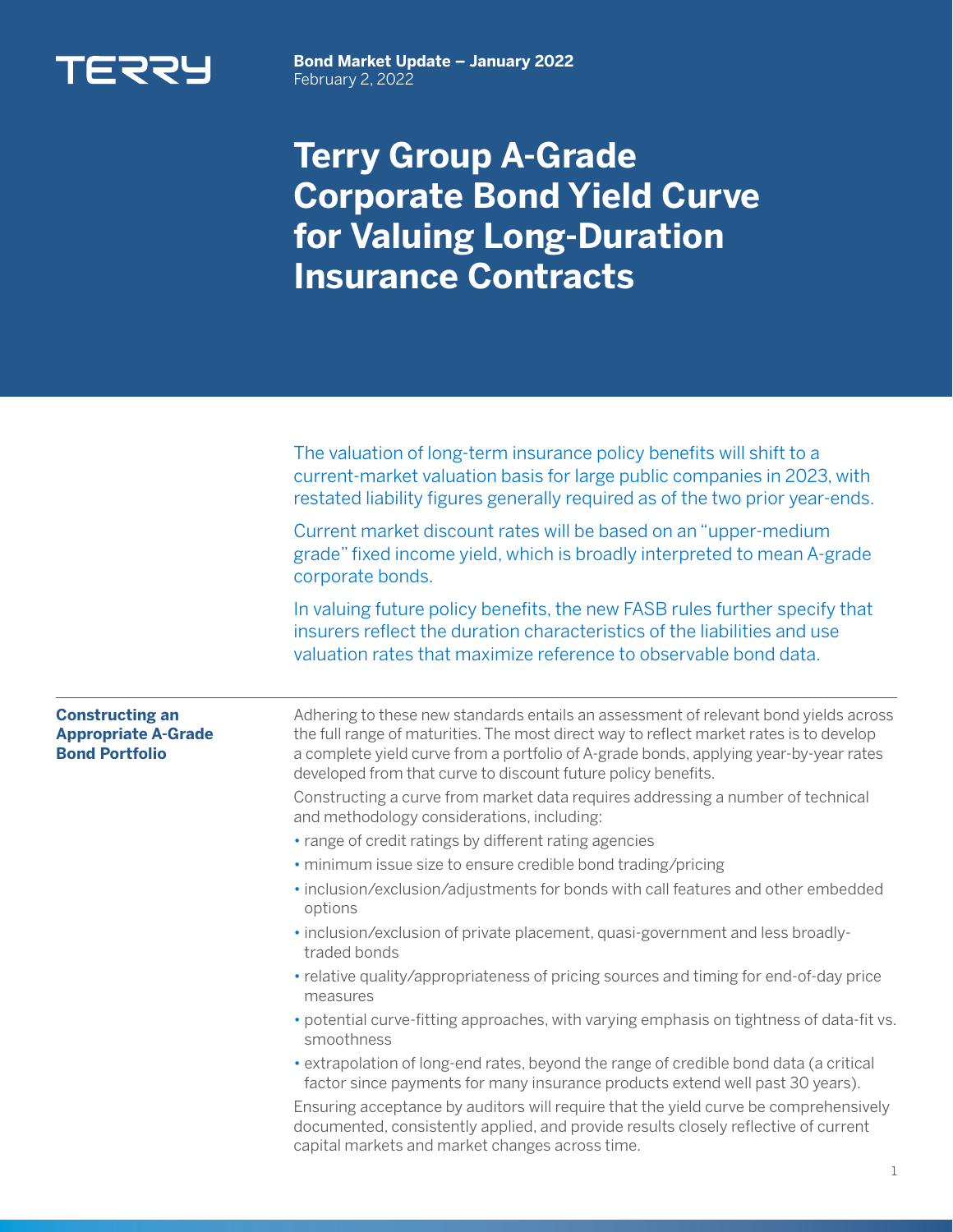

## **Bond Market Update**

Monitoring generally available market information such as bond index averages is necessary to ensure market consistency. Any variation in model vs. market results should be evaluated and rationalized.



Sources: Bloomberg Barclays Long A US Corp, US Treasury Long Indexes

Long corporate bond yields moved up about 40 basis points in 2021, and then another 40 basis points in January 2022. Meanwhile, the long Treasury yield moved up only about 60 basis points over the same period, resulting in a broader credit spread.

Even with the increases, recent yields continue near historic low levels, and most analysts expect rates to remain low for the near term given the maturation of the economy and the continuation of at least some elements of expansionary government monetary policy. Of course, long bond yields are also impacted by increased inflation expectations and the demand for capital funds, both of which appear to be heading upward with a strong economy recovery in the context of recent monetary supply growth.

| <b>Building and Applying</b><br>a Yield Curve | The following exhibits illustrate the results of an A-grade yield curve model developed<br>as of January 31, 2022.                                                                                                                                                                                                                                                                   |
|-----------------------------------------------|--------------------------------------------------------------------------------------------------------------------------------------------------------------------------------------------------------------------------------------------------------------------------------------------------------------------------------------------------------------------------------------|
|                                               | After filtering the A-grade bond universe for grading, optionality and other factors, the<br>portfolio consists of over 2,700 bonds. These are arrayed across maturity groups; a<br>curve is then fit to that array, with a goal of reflecting the mean/median yield for each<br>maturity group. Note that two technical adjustments are made in the course of fitting<br>the curve: |
|                                               | • The fitted curve is modified to the extent necessary to ensure a relatively smooth<br>pattern of yields, with these adjustments very closely controlled to ensure that the<br>overall curve maintains an accurate representation of mean/median yield levels.                                                                                                                      |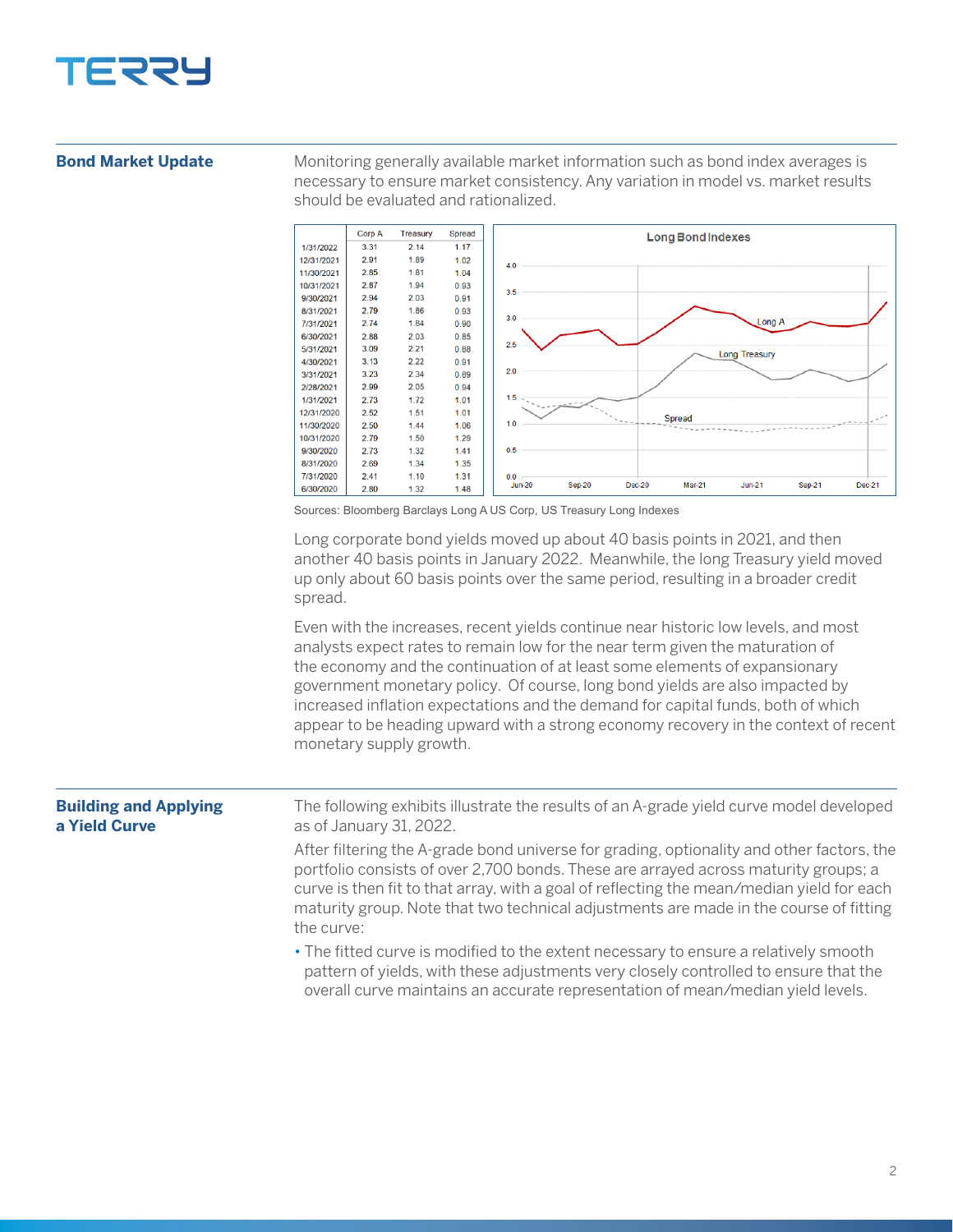

• The bonds are characterized, and maturity group averages determined, based on "adjusted" rather than nominal maturities. These adjustments are necessary since the fitted curve is based on a par bond assumption, while few bonds pay coupons at current market rates.\* Thus, the bonds are reflected in curve-building at maturity points that align each bond's actual duration with that of a par bond.



Bond data from Bloomberg

Once yields have been determined at each maturity point, spot rates can be derived (based on a methodology termed "bootstrapping"). These spot rates are then applied to a given set of projected benefit cash flows, and a present value determined. Often, a flat/single equivalent discount rate consistent with that present value is calculated and used to represent the valuation result.

<sup>\*</sup> This becomes an especially critical issue when market rates are far below typical historic levels, as they were earlier this year. Longer-maturity bonds in our portfolio have an average coupon of about 4.5%. To the extent this average coupon exceeds current market yields, the calculated duration for these bonds will be below that for a par bond at the same maturity. Representing the typical long bond at a shorter maturity point where its actual duration is consistent with that of a par bond maintains the integrity of the yield curve (based on its par bond convention). For 10+ year bonds in the January portfolio, coupon rates exceed fitted curve yields by an average 1.0%, which leads to an average gap between nominal and adjusted maturities of 1.1 years.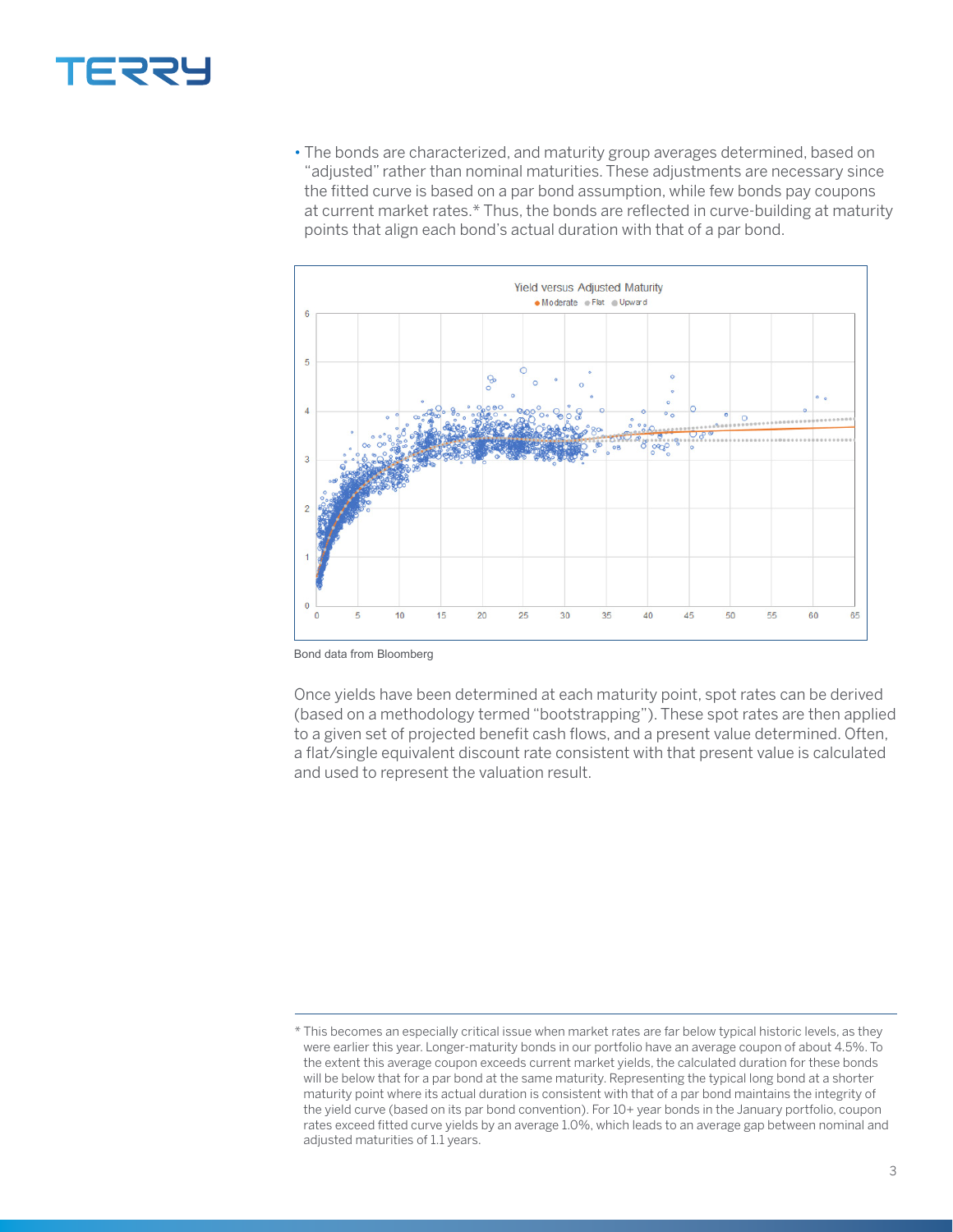

The example below reflects a very long duration cash flow (e.g., that for a deferred income annuity), along with the application of The Terry Group's moderate or baseline yield curve:



## **Variations in Discount Rate Outcomes**

Discount rate outcomes almost always vary based on the duration of a given set of benefit cash flows—since the yield curve is almost never totally flat. Another element of variation in outcomes results from the approach taken to extrapolate the curve beyond the maturity point at which the most credible data ends—generally considered to be at about 30 years. The extrapolation impact will of course vary based on the duration of a given cash flow, i.e., for durations of 15 or less there may be little impact.

The Terry Group's January portfolio includes roughly 100 bonds with maturities beyond 30 years, about 20 of which have maturities beyond 40 years. This information, though limited, enables a range of possible extrapolation approaches:

| Jan 31, 2022    | <b>Extrapolated Slope</b> |          |        |  |
|-----------------|---------------------------|----------|--------|--|
| <b>Duration</b> | Flat                      | Moderate | Upward |  |
| Short           | 3.08                      | 3.09     | 3.09   |  |
| Long            | 340                       | 341      | 3.41   |  |
| Very Long       | 340                       | 3.50     | 3.54   |  |

Note: the three sets of cash flows have approximate durations 8, 16, and 19.

Discount rate results moved up roughly 40 basis points in January, in line with the increase in average corporate yields. However, the summarized discount rate outcomes indicate that the dispersion in results based on duration is considerable there is a range of 40+ basis points across our three sample cash flows. This variation in results is especially noteworthy in the current context of a not particularly steep yield curve.